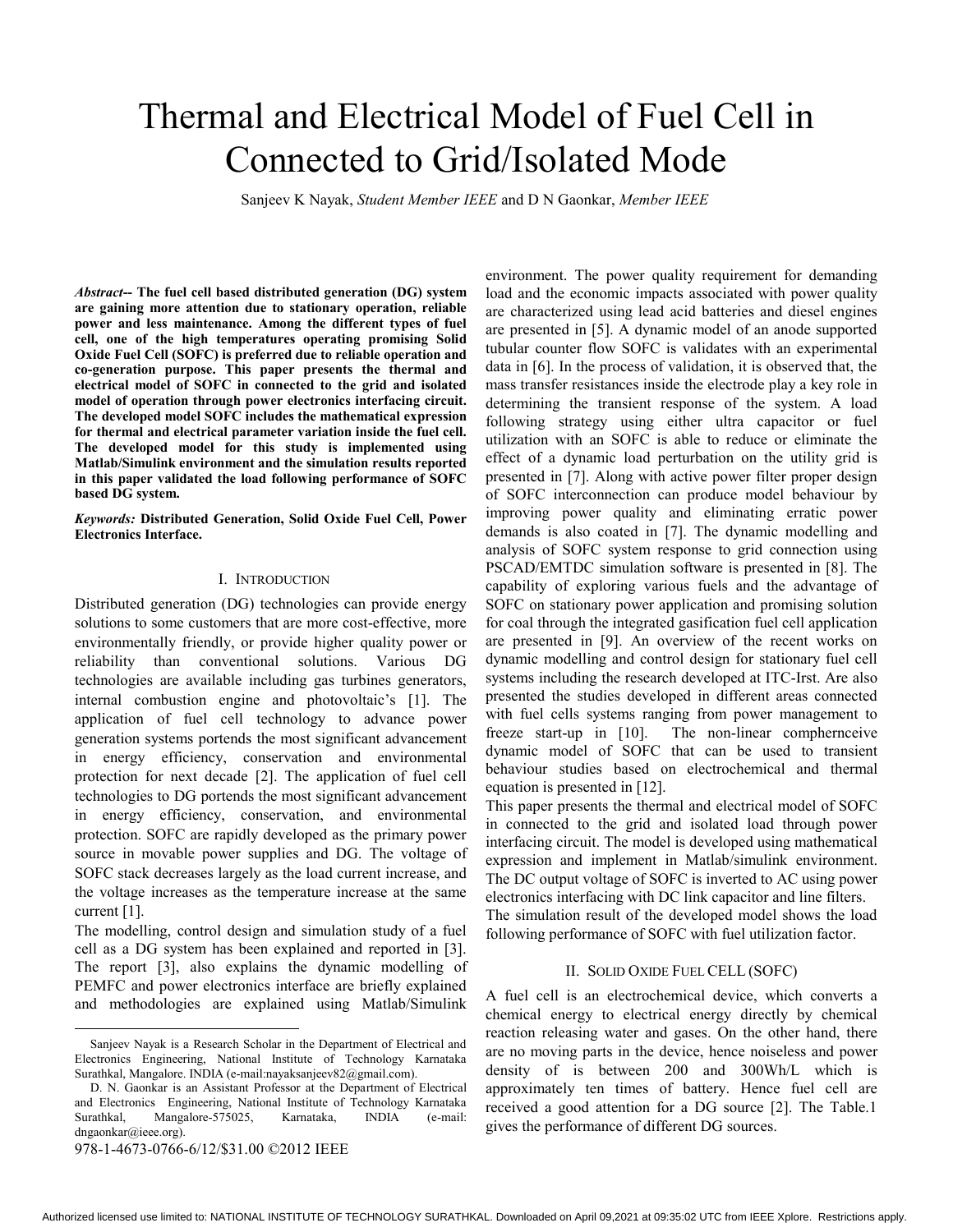There are different type of fuel cell currently being investigated for use in industry, they are Proton exchange membrane fuel cell(PEMFC), Molten carbonate fuel cell(MCFC), Phosphoric acid fuel cell(PAFC), Aqueous alkaline fuel cell(AAFC) and solid oxide fuel cell(SOFC) are being rapidly developed as the primary source in movable power supply.

| IV. PERFORMANCE OF DIFFERENT DG SOURCES |               |             |            |                  |
|-----------------------------------------|---------------|-------------|------------|------------------|
| Technology                              | <b>Diesel</b> | Microtur    | Mini       | <b>Fuel cell</b> |
|                                         | engine        | hine        | turbine    |                  |
| Size (MW)                               | $0.03 - 10$   | $0.03 - 10$ | $0.5 - 10$ | $-0.1 - 3$       |
| OEM(\$/kWh                              | $0.005 -$     | $0.004 -$   | $0.003 -$  | $0.002 -$        |
|                                         | 0.015         | 0.010       | 0.008      | 0.015            |
| % of Electric                           | 36-43         | 18-32       | $21-40$    | 40-57            |
| Efficiency(LHV)                         |               |             |            |                  |
| <b>Usable CHP</b>                       | 180-190       | 400-650     | 500-1100   | 140-700          |
| Temp(Degree F)                          |               |             |            |                  |
| Overall                                 | 80-85         | 80-85       | 80-90      | 80-85            |
| efficiency2 $(\% )$                     |               |             |            |                  |
| Availability                            | 90-97%        | 90-98%      | 90-98%     | $>95\%$          |
| Footprint (Sq                           | 0.25          | 0.25        | 0.30       | 0.90             |
| ft/kW)                                  |               |             |            |                  |

III. TABLE I

In this work, the model of SOFC assumed that, hydrogen is obtained from the internal reformer. A SOFC can produce the DC voltage by the reaction of hydrogen with oxygen. The hydrogen and air is passed into the anode of fuel cell. The hydrogen ion moves towards the electrolyte and electrons moves through the external circuit. Fig.1 shows the basic schematic model for the fuel cell used in this work.



Fig.1 Schematic model of fuel cell

To describe the mathematical model of SOFC, two parts of cell model are considered. One is electrical model and another is electrical model.

# *A.Electrical model*

The output voltage of stack can be expressed by the following equation [11, 12],

$$
V_{stack} = NE_0 - V_{act} - V_{con} - V_{ohm}
$$
\n<sup>(1)</sup>

As it can be observed from the equation the voltage loss in the fuel cell is caused by the activation polarization  $(V_{act})$ , the ohmic polarization (*Vohm*) and the mass transportation loss or concentration polarization  $(V_{con})$  which is the results of electrochemical reactions. The voltage-current characteristic of SOFC can be divided into three regions, the voltage change has logarithmic relation with the current. In the medium current density region, the voltage changes approximately linearly with the change in current. The third part of the V-I curve of a fuel cell is related to the concentration loss for high current operation shown in Fig.2 and typical P-I curve is shown in Fig.3.



The activation polarization loss can be calculated by equitation explained in [11, 12] and it is given by,

$$
V_{act} = \begin{cases} \frac{RT}{4F} \frac{I_{stack}}{AJ_0} & \frac{I_{stack}}{A} \le J_0 \\ \frac{RT}{2F} \ln \left( \frac{I_{stack}}{AJ_0} \right) + \frac{RT}{4F} \frac{I_{stack}}{AJ_0} & \frac{I_{stack}}{A} < J_0 \end{cases} \tag{2}
$$

Where, *T* is the fuel cell temperature in Kelvin (K), *Istack* is the cell current in amperes (A).

Ohmic polarization occurs because of the resistance related to the electron transfer from the anode to the cathode and proton movement through the electrolyte. The ohimic resistance of the cell is approximately by an equation.

$$
V_{ohm} = r_{ohm} I_{stack}
$$
 (3)

Concentration polarization occurs in all current densities, but in more evident in large current densities and can be calculated using an equation (4).

$$
V_{con} = \frac{RT}{2F} \ln \left( 1 - \frac{I_{stack}}{AJ} \right) \tag{4}
$$

The current of SOFC is depends on the fuel flow rate and it can be calculated by the equation (5).

$$
I_{\text{stack}} = \frac{2Fm_{\text{field}}}{NM_{H2}}
$$
\n<sup>(5)</sup>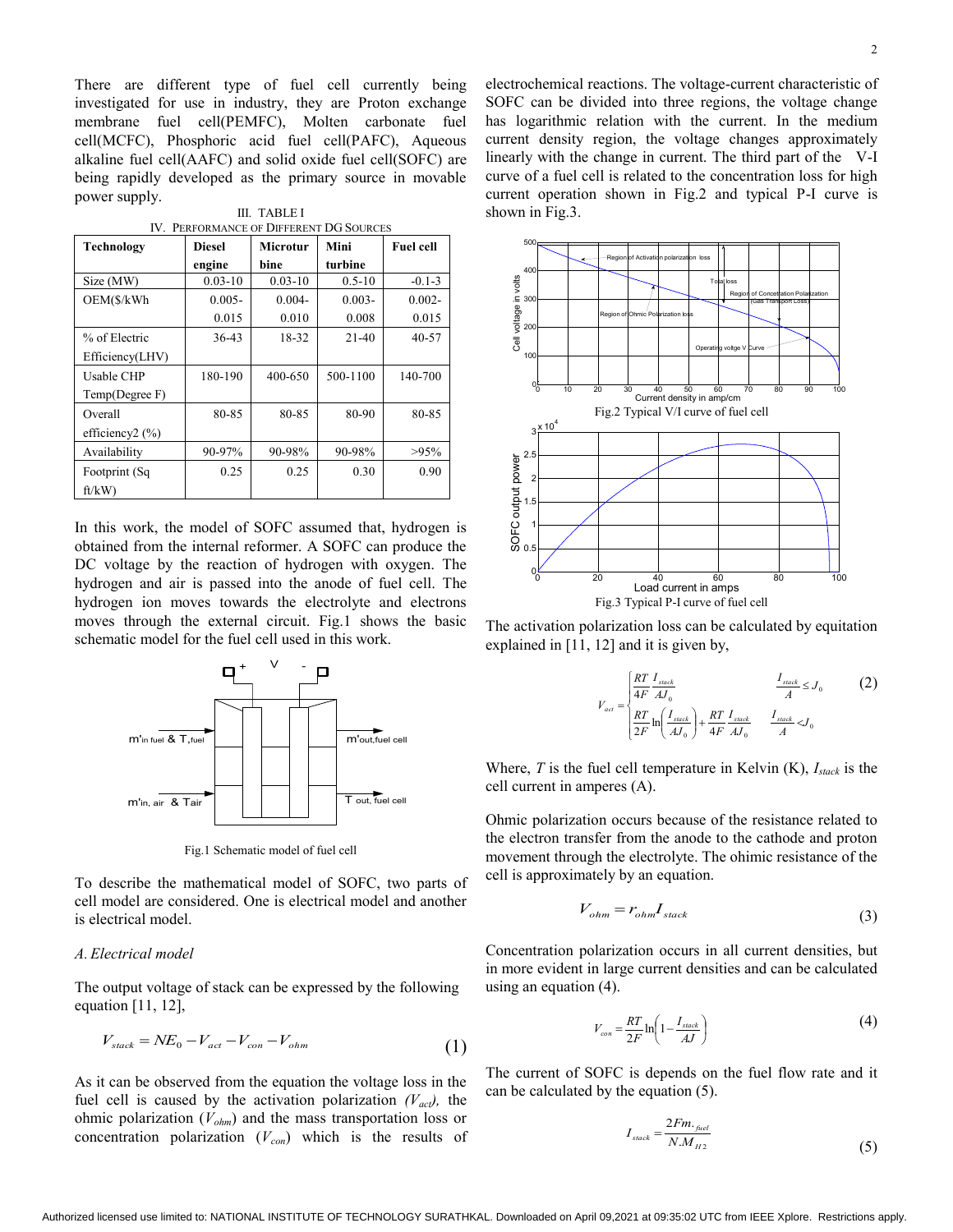The output power of fuel cell stack can be obtained by the equation (6).

$$
P_{e,f} = V_{stack} I_{stack} \tag{6}
$$

### *B. Thermal model*

The ambient air consists of 21% of oxygen and 79% nitrogen is been considered and the chemical reaction in the fuel cell can be explained as fallows

$$
2H_2 + O_2 + 3.76N_2 \rightarrow H_2O + 3.76N_2 \tag{7}
$$

From equation (7), every 2 moles of hydrogen (fuel) are required one mole of oxygen and 3.76 moles of nitrogen. Based on this, the relation between the fuel and air flow rate is given as,

$$
m'_{air} = Km'_{fuel} \tag{8}
$$

Where, *K* is a constant. But in reality not all the hydrogen fuel is consumed in the fuel cell. Whereas, the rate of reaction depends on the fuel utilization factor. The fuel utilization factor is ratio of reacting fuel and input fuel and it can be defined as,

$$
U_z = \left[ \left( \frac{I_{stack} N}{2F} \right) * \left( \frac{M_{H_2}}{m'_{field}} \right) \right]
$$
 (9)

Considering the utilization factor and neglecting the mass loss the chemical reaction would be written as,

$$
m'_{\text{fuel}} H_2 + \frac{m'_{\text{air}}}{2} O_2 + \frac{m'_{\text{air}}}{2} N_2 \rightarrow
$$
  

$$
\frac{m'_{\text{fuel}}}{2} U_z H_2 O + m'_{\text{fuel}} (1 - U_z) H_2
$$
  

$$
+ \frac{m'_{\text{air}}}{2} (1 - U_z) O_2 + \frac{m'_{\text{air}}}{2} 3.76 N_2
$$
 (10)

Thus, considering that the water has been condensed, the exhaust of fuel cell can be calculate by an equation [12],

$$
m'_{\text{fueleell}} = \frac{m_{\text{fue}l}}{M_{H_2}} \left[ (1 - U_z)(2M_{H_2} + M_{O_2}) + 3.76M_{N_2} \right]
$$
(11)

During the condensing process there is a slight decrease in the temperature of exhaust, which is neglected in this work. The thermal power generated inside the fuel cell can be written as,

$$
W_{th} = W_{ch} - P_{e,f} \tag{12}
$$

Where, *W'ch* is the heat generation rate by the chemical reaction. Considering the enthalpy change of the consumed fuel only and neglecting other species. It is possible to obtain.

$$
W_{ch} = U_z \left(\frac{m'_{\text{field}}}{M_{H2}}\right) \Delta H_f \tag{13}
$$

Where,  $\Delta H_f$  is the heat combustion of the hydrogen(*J/mol*). A portion of the thermal power generated in the fuel cell stack is consumed to consequently increase the input and air temperature. The energy used to increase the fuel temperature in neglected. The reaming power is released to environment by the radiation. This thermal energy flow can be described as,

$$
W_{th} = C_{fc} m_{fc} \frac{dT}{dt} W_{amb} + W_{air}
$$
 (14)

Where,  $W_{\text{r}}$  is the transferred power to the ambient[11,12] and can be denoted as,

$$
W'_{amb} = A_{ex} h_{ex} (T - T_{amb}) \tag{15}
$$

The thermal power that increases the inlet air temperature, *Wair,* can be expressed by an equation,

$$
W'_{air} = m'_{out} C_p (T - T_{air}) \tag{16}
$$

Where, *Cp* is the specific heat ratio of air.



Fig.4 Fuel cell connected to the grid and isolated load

The fuel cell connected to the grid and load through the power interfacing circuit is shown in Fig 4. The proposed model is divided is divided into three major parts namely SOFC model, voltage source inverter (VSI) controller and grid connected fuel cell system, respectively.



Fig.5 Schematic of SOFC model using Maltab/Simulink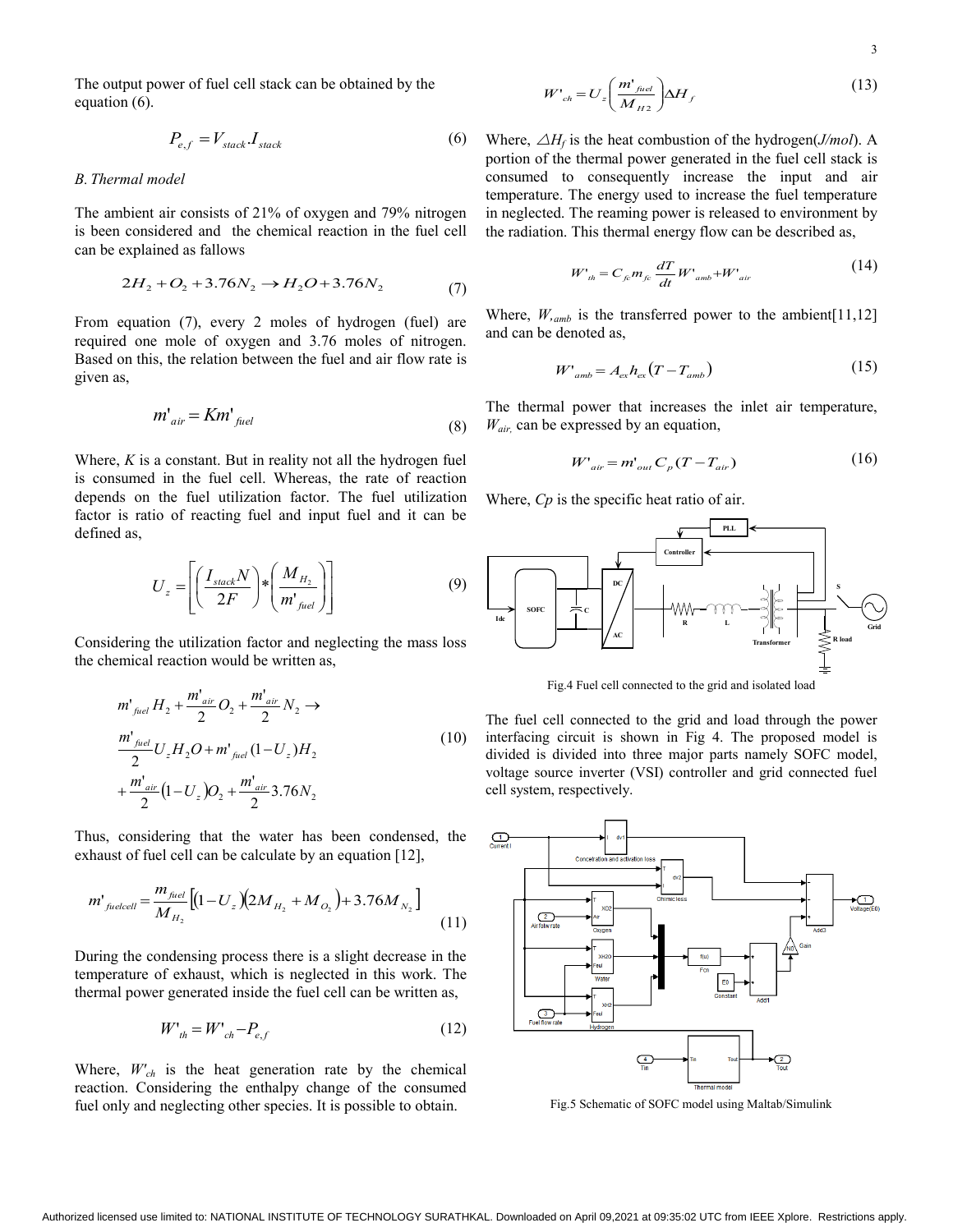

Fig.6 Matlab/Simulink schematic of SOFC connected to grid

### V. POWER ELECTRONICS INTERFACE

### VI. RESULTS AND DISCUSSION

# *A. Isolated mode*

The developed model of SOFC using Maltab/simulink is connected to the grid using power electronics interface is shown in Fig.6. The power electronics VSI controller is use to supply the AC power form the SOFC DC power. The VSI and SPWM switches are developed in Matlab/simulink are used as basic controller design. In the voltage control loop, the measured three phase voltages are fed to the phase locked loop (PLL) in order to detect the phase angel and angular position of the voltages. The PLL is responsible for providing the basic voltage synchronizing signal with angle. The measured value of voltage is in per unit and a constant are fed in a maximum block to calculate the maximum voltage signal. Output signal of the maximum block is then passed through the filter to attenuate the voltage transients and signals are compared with a reference voltage. An error is observed and fed to the voltage lag-lead functional block.

The PLL also provides the voltage synchronization signal in which it is multiplied by SPWM switching frequency of 1.6 kHz, which is 33 times of the system operating frequency in order to convert the carrier ramp signal into the carried signal of whose amplitude is between -1 and +1. In the SPWM technique, by comparing the triangular carrier signal with voltage modulating signal, the firing signal operated the switches with anti parallel diode combination to get AC output from the DC voltage.

# *B. Grid connected mode*

The Matlab/Simulink model of grid connected fuel cell and its power interface circuits are shown in Fig.6. The SOFC system connected to the grid includes a fuel cell, power interfacing circuit with resistive, inductive RL filter and step up transformer. The fuel cell output power depend upon the DC link current, The *vq* control for the inverter will match with SOFC output power and phase sequence. The transformer is used to increase the voltage level over a boost converter.

# *A. Grid connected*

The SOFC power is connected to the grid through the power interfacing circuit. The demand power varies at t=0.4 sec. The variation of fuel cell power and the fuel utilization factor are shown in Figs 7 and 8 respectively. From the reported Fig.7 and 8 it is observed that, the fuel demand increase with increase in demand power. The DC link current depend upon the load , the variation of DC link current and load voltage are shown in Figs 9 and 10 respectively. The SOFC developed for only providing an active power where as the reactive power supplied by the fuel cell is zero, thus the variation of active and reactive power is shown in Fig.11. Form the reported Fig.11 it is observed that, only there is a variation in active power where as the reactive power is almost zero. The variation of load current is shown in Fig.12.

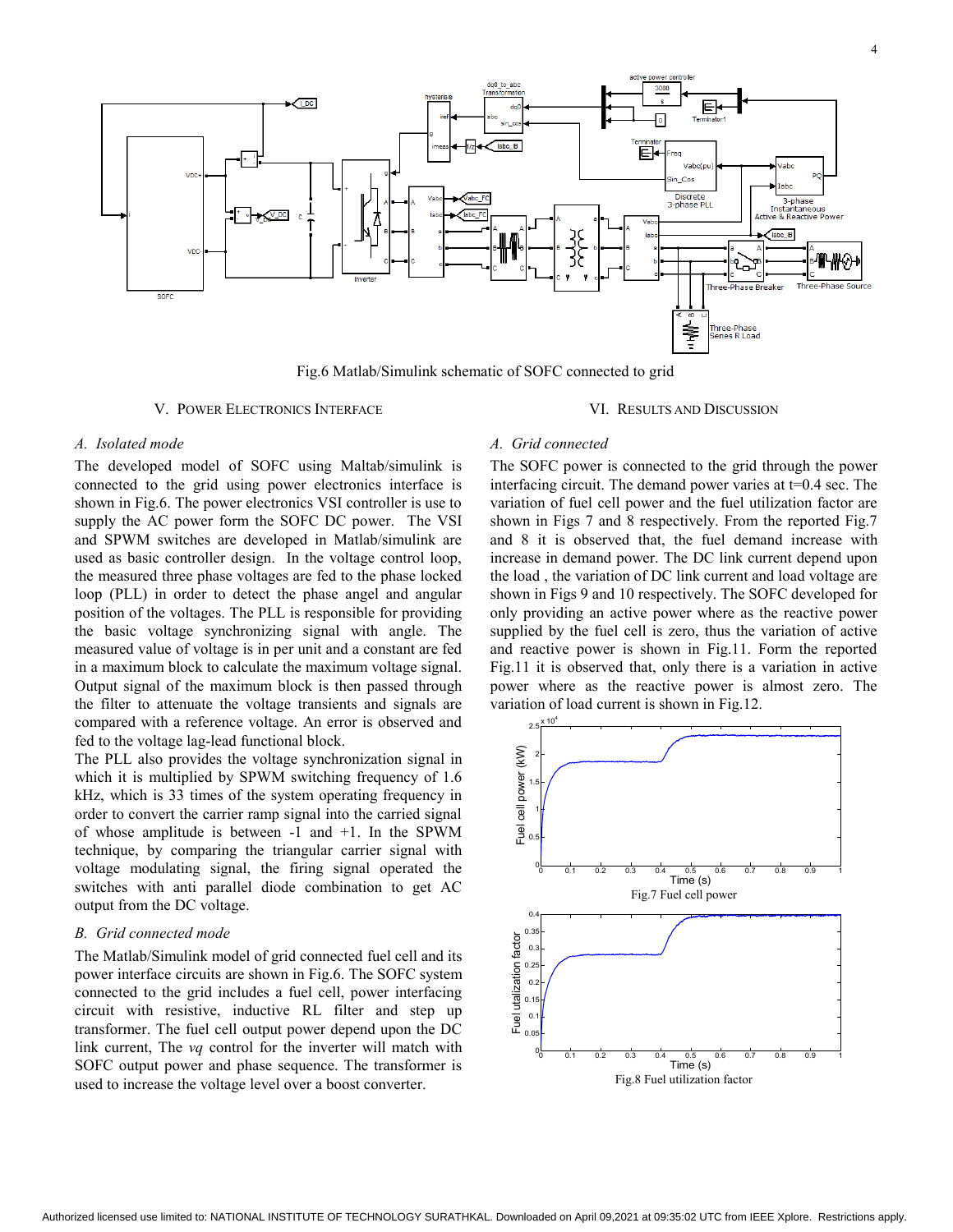

# *B. Isolated mode*

In this mode of operation, the SOFC is connected to an isolated load through the power interfacing circuit. The variations of fuel cell power and fuel utilization factor are shown in Fig(s). 13 and 14 respectively. The variation of DC link voltage and current are shown in Fig(s) 15 and 16. The load current and voltage are shown in Fig(s) 17 and 18. The active and reactive powers are shown in Fig.18. From all the reported results Fig(s) 13 to 19 shows the load flowing performance, within their parametric value variation. From the Fig. 19 it is observed that, fuel cell can supply only active power where as the reactive power supplied by the fuel cell zero.